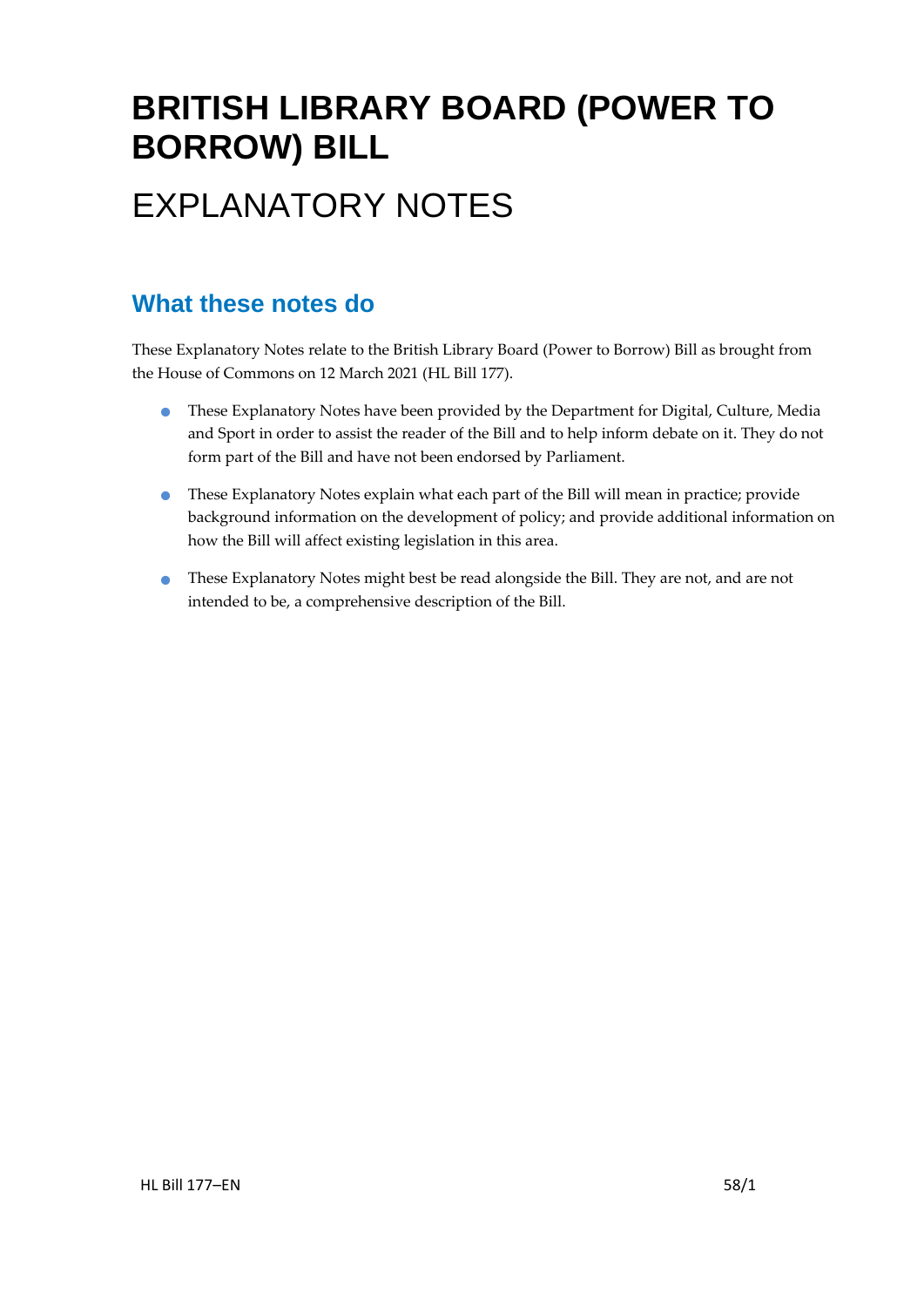#### **Table of Contents**

| Subject                                                                                              | Page of these Notes |
|------------------------------------------------------------------------------------------------------|---------------------|
| <b>Overview of the Bill</b>                                                                          | 3                   |
| Policy background                                                                                    | 3                   |
| <b>Museum Freedoms</b>                                                                               | 3                   |
| Legal background                                                                                     | 4                   |
| Territorial extent and application                                                                   | 4                   |
| <b>Commentary on provisions of Bill</b>                                                              | 4                   |
| Commencement                                                                                         | 5                   |
| Financial implications of the Bill                                                                   | 5                   |
| Parliamentary approval for financial costs or for charges imposed                                    | 5                   |
| <b>Compatibility with the European Convention on Human Rights</b>                                    | 5                   |
| Annex A – Territorial extent and application in the United Kingdom                                   | 6                   |
| Minor or consequential effects<br>Subject matter and legislative competence of devolved legislatures | 6<br>6              |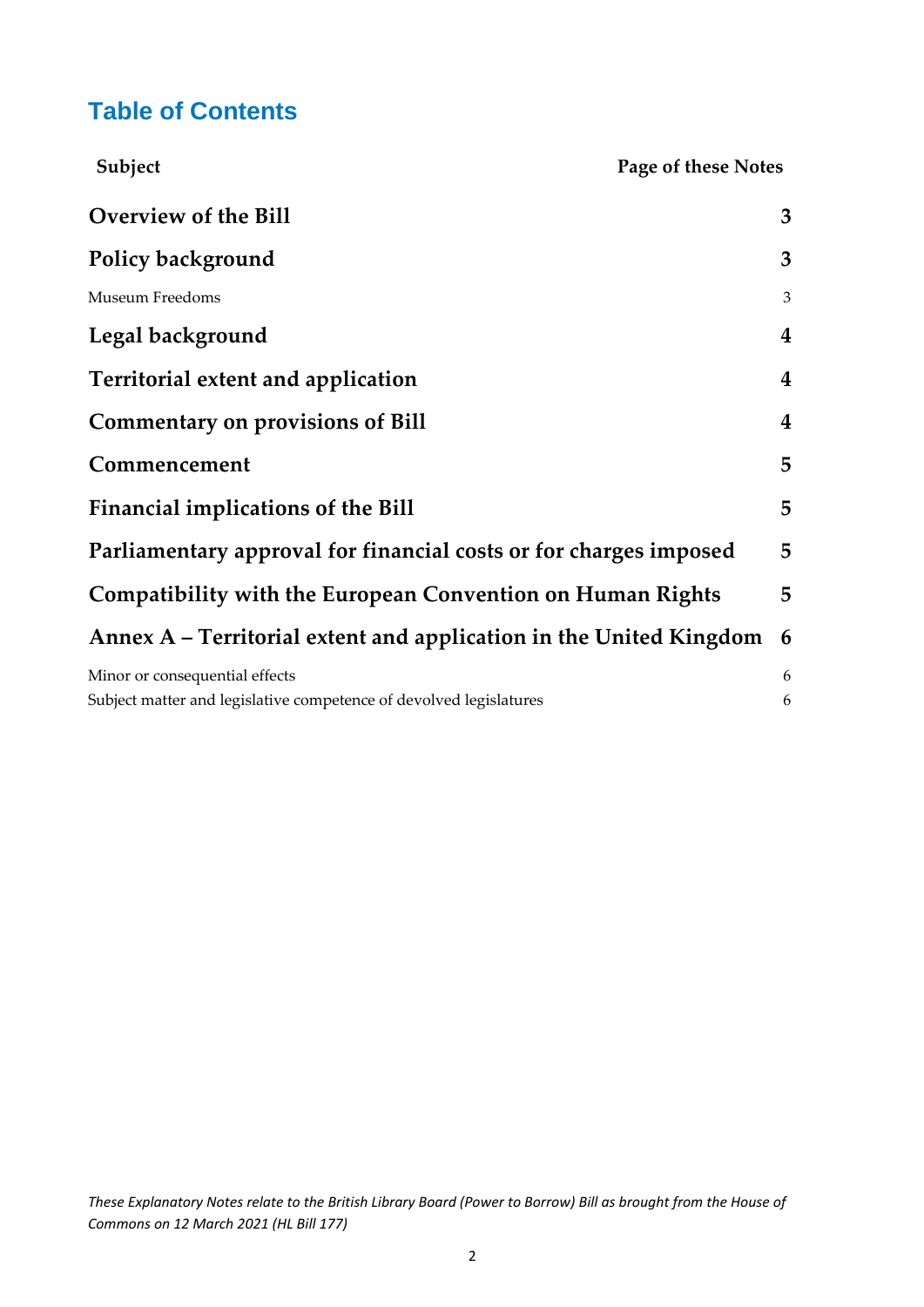#### <span id="page-2-0"></span>**Overview of the Bill**

1 The Bill removes the restriction in the British Library Act (1972) which prevents the British Library Board from borrowing money on behalf of the British Library.

### <span id="page-2-1"></span>**Policy background**

2 Paragraph 11(1) of the Schedule to the British Library Act 1972 restricts the British Library from being able to borrow money:

"It shall be within the capacity of the Board as a statutory corporation to do all such things, and enter into all such transactions, as are incidental or conducive to the discharge of its functions; but the board shall not have power to borrow money."

- 3 Other national museums sponsored by the Department for Digital, Culture, Media and Sport (DCMS) have freedom to borrow following operational and financial reforms announced in 2013 Spending Review, made permanent and extended in 2015. These freedoms allow them to borrow money, including from a central Government loan pot of £60m per annum, but the British Library Act 1972 prevents the British Library from doing this.
- 4 The [Strategic Review of DCMS-Sponsored Museums](https://www.gov.uk/government/publications/strategic-review-of-dcms-sponsored-museums) for the Government (November 2017) recommended that:

"Subject to Parliamentary time DCMS and the British Library explore scope for legislation that enables the British Library to borrow money."

5 Removing the restriction brings the British Library into line with other national museums that already have this freedom and give the British Library the potential to access financial opportunities to support its work.

#### <span id="page-2-2"></span>**Museum Freedoms**

- 6 In 2013, the Chancellor of the Exchequer announced a four-year pilot package of operational freedoms for national museums and galleries. This was designed to help museums act more strategically, increase revenue from commercial enterprises and to attract more philanthropic donations. In 2015, these freedoms were made permanent.
- 7 The museum freedoms are:
	- Permission to spend previously generated reserves
	- Removal of 1% limit on pay awards for all positions
	- Flexibility to opt in or out of central procurement on a case by case basis
	- Power to borrow through voted loans from their sponsoring department subject to a sector cap of £60m per year
	- Authorisation to invest non-grant income
	- HM Treasury commitment to respond to capital business cases within 28 days, and training to ensure business cases are proportionate and cost-effective
	- Cabinet Office commitment to respond to redundancy and restructuring applications within two business days
	- HM Treasury commitment to reduce the administrative burden from severance payment business cases and to achieve quicker decisions

*These Explanatory Notes relate to the British Library Board (Power to Borrow) Bill as brought from the House of Commons on 12 March 2021 (HL Bill 177)*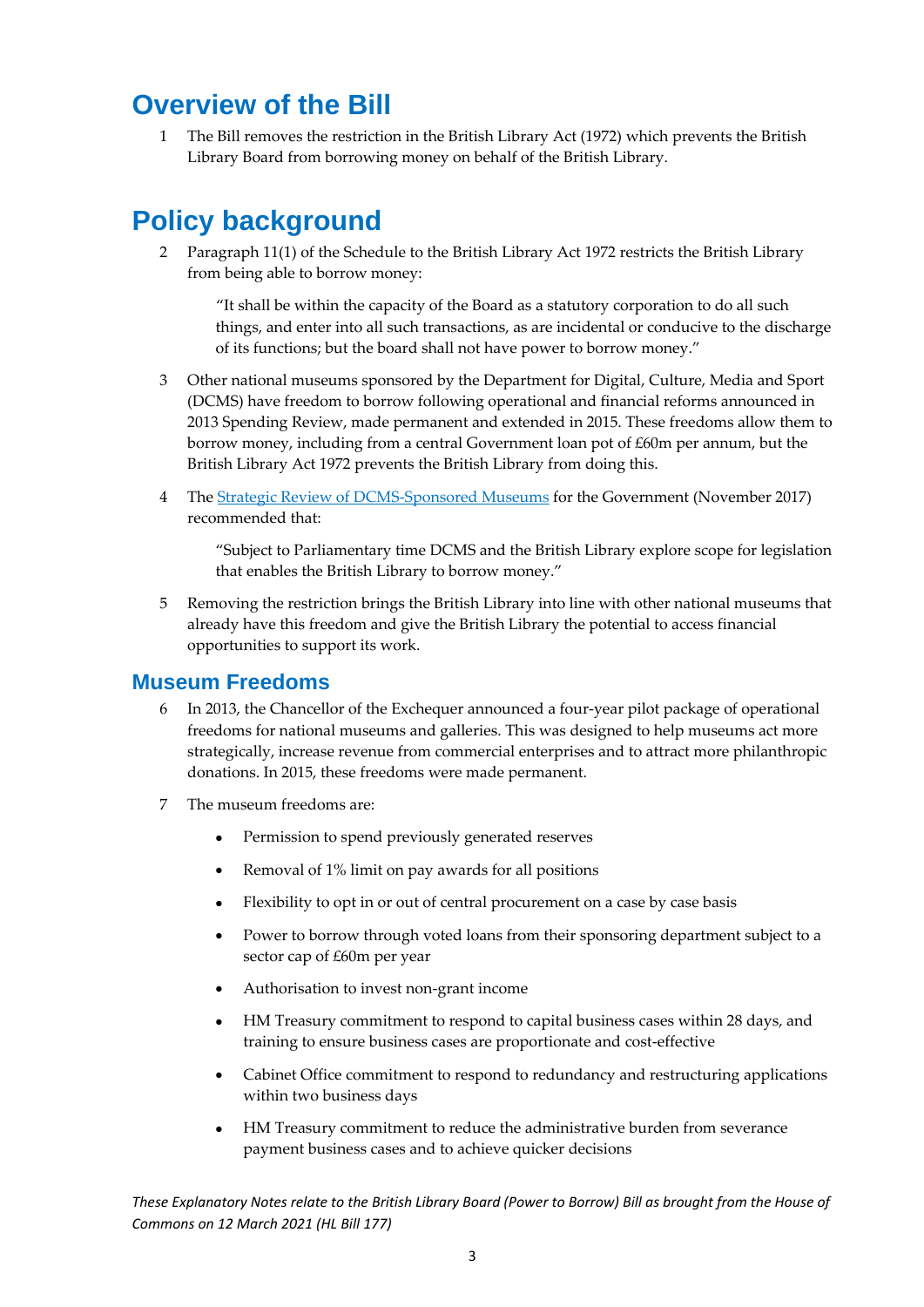- HM Treasury and sponsoring departments undertaking to consider favourably requests for departmental expenditure limit cover to meet exceptional depreciation charges
- Exemption from the requirement to use the Government Banking Service
- Exemption from central marketing and advertising controls
- Opt out of the Principal Civil Service Pension Scheme.
- 8 The museum freedoms have been granted to all DCMS-sponsored museums, as well as certain other public cultural institutions, only the British Library is barred from borrowing as described above.
- 9 The freedoms pilot and subsequent permanent package included the national museums in Scotland and Wales. The museums of Northern Ireland were invited to be included but decided not to join.

#### <span id="page-3-0"></span>**Legal background**

- 10 The British Library is an executive Non-Departmental Public Body sponsored by DCMS and is an exempt charity under the Charities Act 1993.
- 11 The British Library is governed by the British Library Act 1972. Section 1(1) of the Act established the British Library as the National Library of the United Kingdom. Section 1(2) of the Act places it under the control and management of the British Library Board, members of whom are appointed by the Secretary of State and Her Majesty.
- 12 The British Library receives Grant in Aid and is subject to a Management Agreement with DCMS.
- 13 To remove the restriction in the British Library Act 1972 that prevents the British Library from borrowing money, paragraph 11(1) of the Schedule to the British Library Act 1972 (entitled 'incidental powers'), has been amended to remove the words "; but the Board shall not have power to borrow money".

#### <span id="page-3-1"></span>**Territorial extent and application**

- 14 The Bill extends and applies to England and Wales, Scotland and Northern Ireland.
- 15 See the table in Annex A for a summary of the position regarding territorial extent and application in the United Kingdom. The table also summarises the position regarding legislative consent motions and matters relevant to Standing Orders Nos. 83J to 83X of the Standing Orders of the House of Commons relating to Public Business.

#### <span id="page-3-2"></span>**Commentary on provisions of Bill**

- 16 The Bill has two clauses. Clause 1 amends paragraph 11(1) of the Schedule of the British Library Act 1972 to remove the restriction on the British Library Board to borrow money. This is intended to enable the British Library to benefit from the same freedom to borrow money as other DCMS-sponsored museums.
- 17 Clause 2 describes the extent of the Bill, commencement and short title. The Bill extends to England and Wales, Scotland and Northern Ireland.

*These Explanatory Notes relate to the British Library Board (Power to Borrow) Bill as brought from the House of Commons on 12 March 2021 (HL Bill 177)*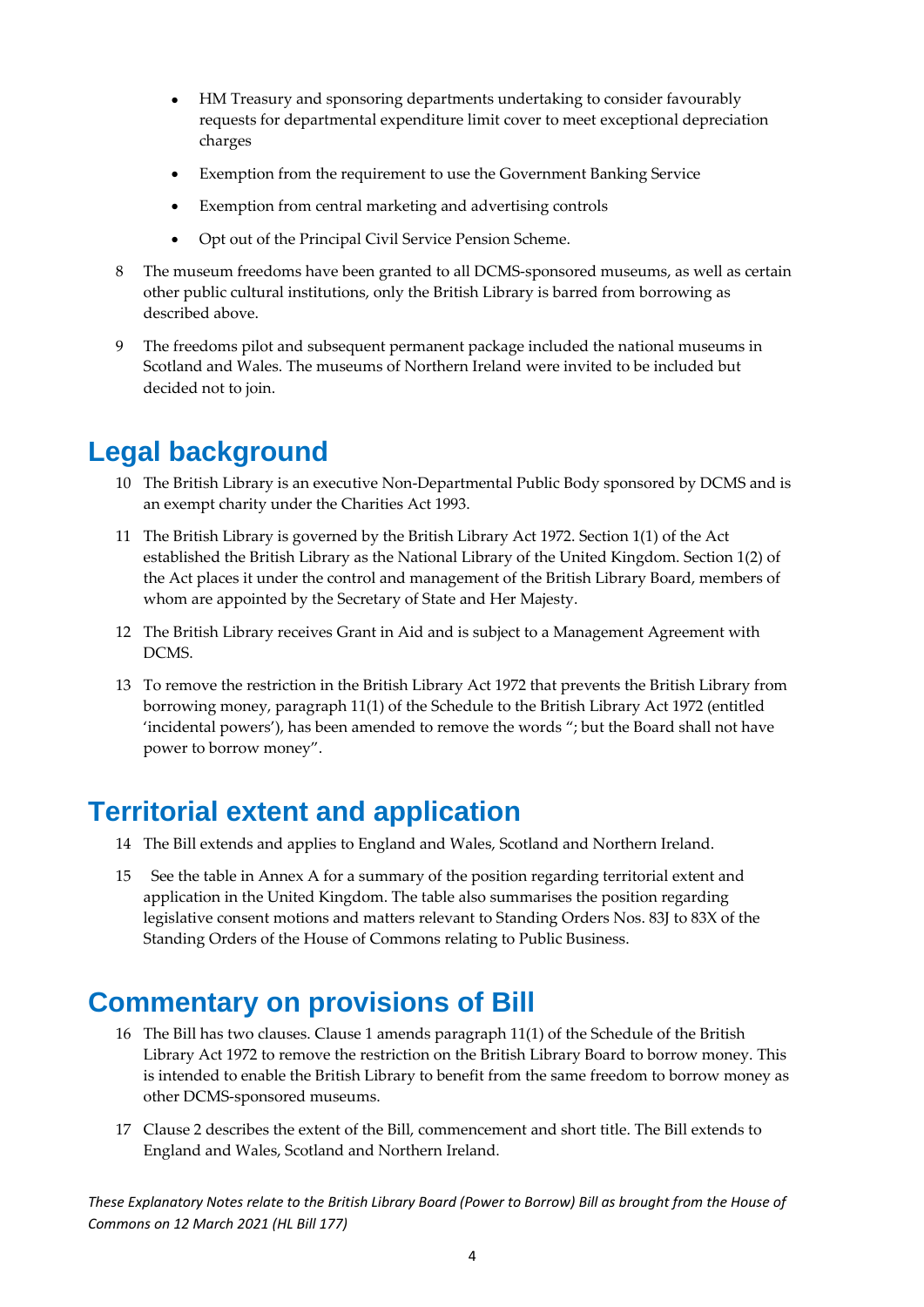#### <span id="page-4-0"></span>**Commencement**

18 The Bill will come into force two months after receiving Royal Assent.

#### <span id="page-4-1"></span>**Financial implications of the Bill**

- 19 This change will give the British Library the same freedom to borrow money that other DCMS-sponsored bodies have. The British Library would have to ensure that any costs of borrowing would be met through its existing allocations. Any application for a loan from the central government loan pot would be subject to usual business case approval by the DCMS Investment Sub-Committee or full Finance Committee.
- 20 The Bill does not entail any additional public expenditure. The British Library will have to demonstrate that any financial borrowing is affordable for them and the financial borrowing will need to be approved by DCMS and HM Treasury.
- 21 Removing the restriction will allow the British Library to borrow money, however, this does not mean that the British Library will use this power straight away, or at all. It will be for the British Library to determine whether, how and when to use this freedom as a means to support their work.

### <span id="page-4-2"></span>**Parliamentary approval for financial costs or for charges imposed**

22 The Bill does not require either a money resolution or a ways and means resolution.

## <span id="page-4-3"></span>**Compatibility with the European Convention on Human Rights**

23 DCMS has examined the compatibility of the provisions in the Bill with the Convention and believes the Bill's provisions are compatible with the Convention rights.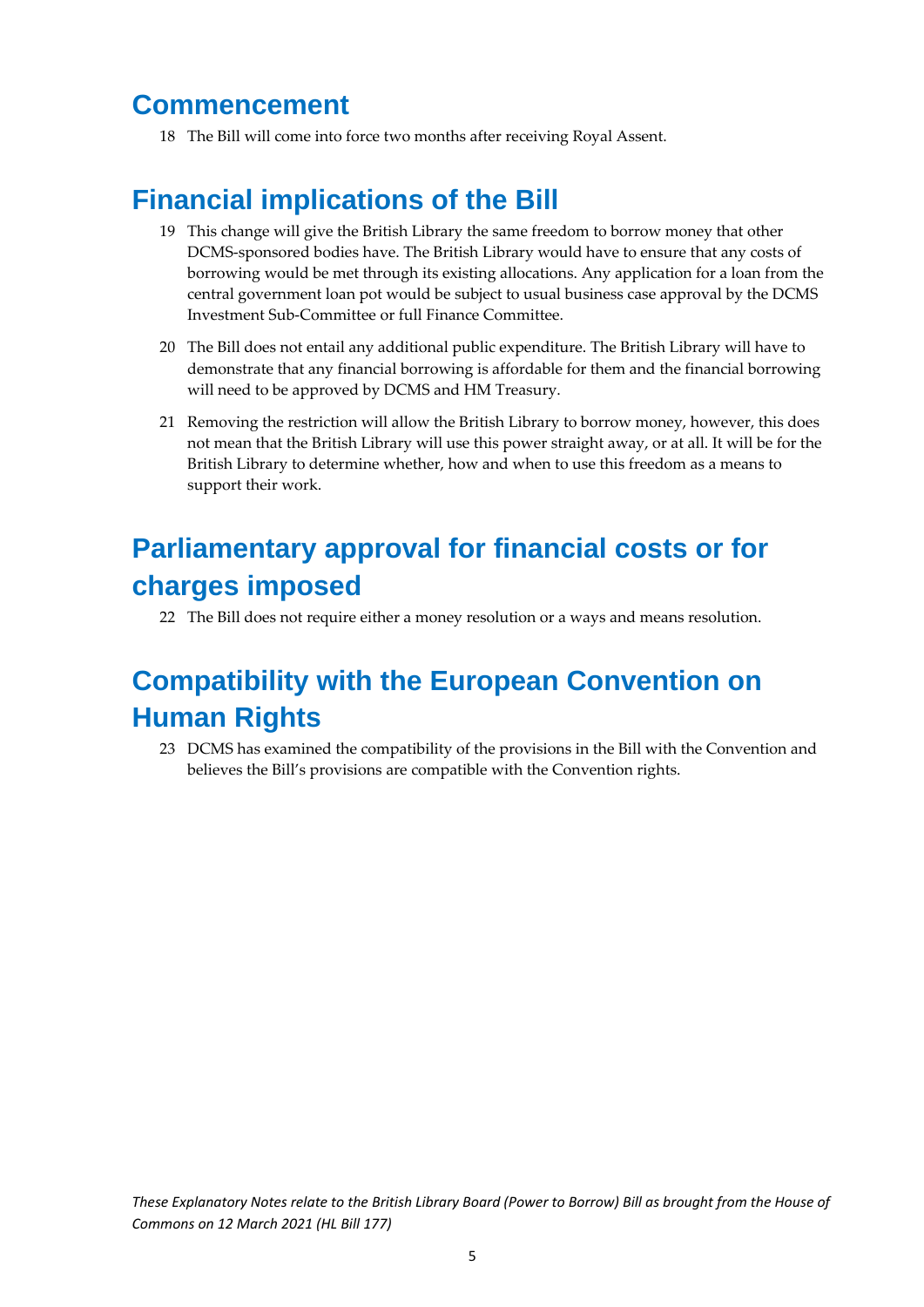## <span id="page-5-0"></span>**Annex A – Territorial extent and application in the United Kingdom**

24 The provision in this Bill is not affected by the EVEL process and does not currently require consideration for certification. The functions and responsibilities of the British Library as set out in the British Library Act 1972 extend UK wide and therefore the amendment of the Act in order to remove the restriction on borrowing also extends and applies to UK wide.<sup>1</sup>

| <b>Provision</b> | <b>Extends</b><br>to E & W<br>and<br>applies to<br>England? | <b>Extends</b><br>to E & W<br>and<br>applies to<br>Wales? | <b>Extends</b><br>and<br>applies to<br>Scotland? | <b>Extends and</b><br>applies to<br><b>Northern</b><br>Ireland? | Would<br>corresponding<br>provision be<br>within the<br>competence of<br>Senedd<br>Cymru? | Would<br>corresponding<br>provision be<br>within the<br>competence of<br>the Scottish<br>Parliament? | Would<br>corresponding<br>provision be<br>within the<br>competence of<br>the Northern<br><b>Ireland</b><br>Assembly? | Legislative<br><b>Consent</b><br>Motion<br>needed? |
|------------------|-------------------------------------------------------------|-----------------------------------------------------------|--------------------------------------------------|-----------------------------------------------------------------|-------------------------------------------------------------------------------------------|------------------------------------------------------------------------------------------------------|----------------------------------------------------------------------------------------------------------------------|----------------------------------------------------|
| Clause 1         | Yes                                                         | Yes                                                       | Yes                                              | Yes                                                             | <b>No</b>                                                                                 | <b>No</b>                                                                                            | <b>No</b>                                                                                                            | <b>No</b>                                          |
| Clause 2         | Yes                                                         | Yes                                                       | Yes                                              | Yes                                                             | <b>No</b>                                                                                 | <b>No</b>                                                                                            | <b>No</b>                                                                                                            | <b>No</b>                                          |

#### <span id="page-5-1"></span>**Minor or consequential effects<sup>2</sup>**

25 None

#### <span id="page-5-2"></span>**Subject matter and legislative competence of devolved legislatures**

26 The measures in this Bill do not relate to devolved matters. Corresponding provisions are not within the competence of each of the devolved legislatures. Legislative Consent Motions are therefore not needed.

 $1$  References in this Annex to a provision being within the legislative competence of the Scottish Parliament, Senedd Cymru or the Northern Ireland Assembly are to the provision being within the legislative competence of the relevant devolved legislature for the purposes of Standing Order No. 83J of the Standing Orders of the House of Commons relating to Public Business.

<sup>&</sup>lt;sup>2</sup> References in this Annex to an effect of a provision being minor or consequential are to its being minor or consequential for the purposes of Standing Order No. 83J of the Standing Orders of the House of Commons relating to Public Business.